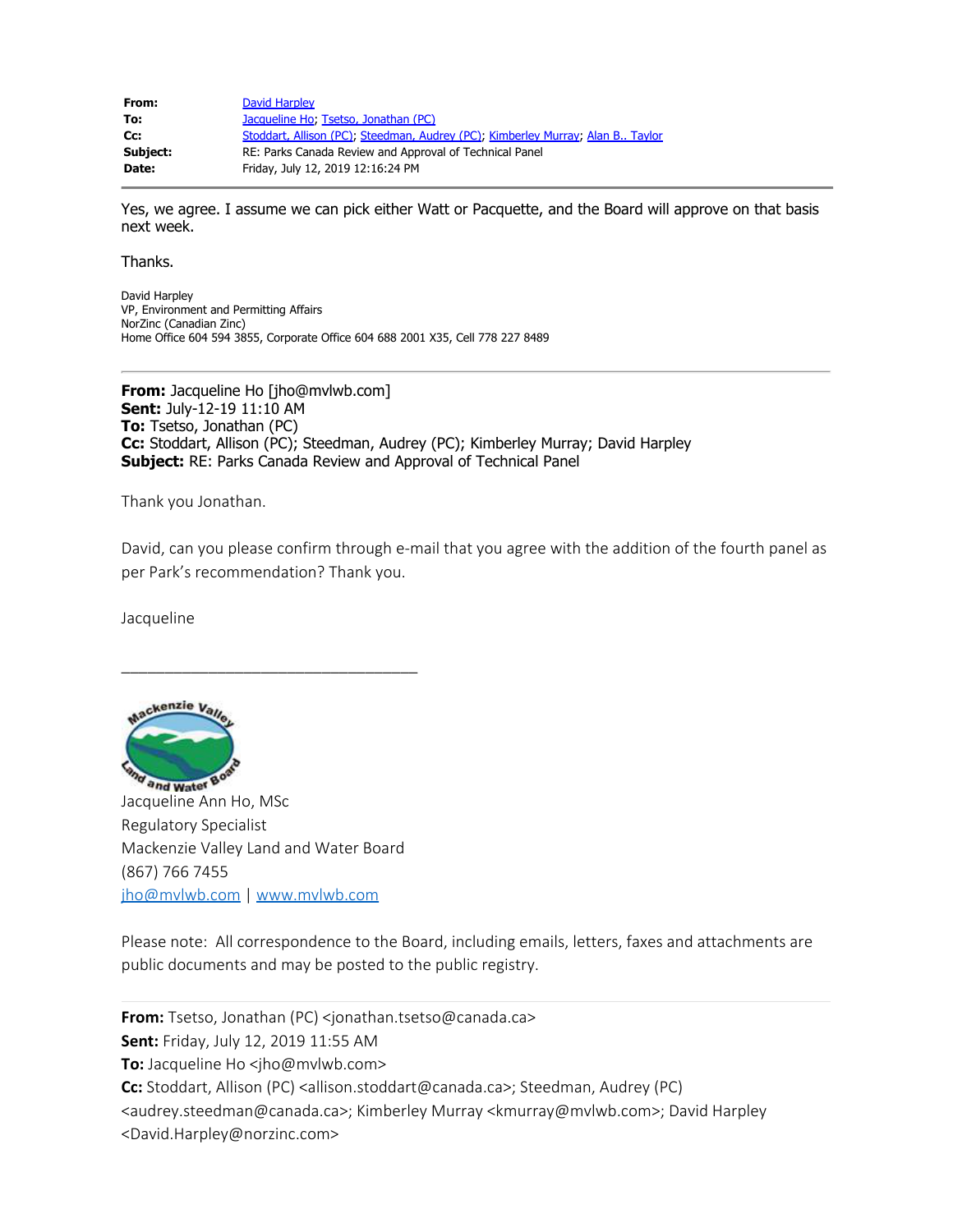# Hi Jacqueline,

Canadian Zinc is required to establish an Independent Technical Review Panel, including specific requirements for panel composition and mandate, as per Report of Environmental Assessment Measure 5-1. CZN proposed three appointees (Tim Smith, Robert Johnson, Jim Oswell) in their June 24 response to IR #4. In addition, Parks Canada suggests a fourth appointee, David Watt or Jason Paquette. It was noted that CZN's current proposed panel membership is 2/3 composed of geotechnical experts, and Mr. Johnson is a more geotechnically-leaning civil engineer. Geotechnical oversight is appropriate, however added operational input on resource roads would be appropriate. Therefore Parks Canada is recommending a fourth panel member to fill this role. David Watt was among the original list of candidates proposed by CZN. An alternate is Jason Paquette of McElhanney Consulting Services. Both proposed appointees would be well versed in the referenced BC forest road design standards and would have a relevant experience with road hazards, driver needs and behavior, roadway operations and maintenance etc.

CZN is supportive of the addition of a fourth panel member for operational input as per Parks Canada's recommendation. Parks Canada approves the three appointees and the additional panel member pursuant to measure 5-1. If you have any further comments or questions please let me know.

Regards,

# **Jonathan Tsetso**

Superintendent, Nahanni National Park Reserve Parks Canada / Government of Canada P.O. Box 348, Fort Simpson NT X0E 0N0 [Jonathan.Tsetso@canada.ca](mailto:Jonathan.Tsetso@canada.ca) / Te: (867) 695-7753 / Cel: (867) 445-2950 / TTY: (867) 695-2446

Directeur, Réserve de parc national Nahanni Parcs Canada / Gouvernement du Canada C.P. Box 348, Fort Simpson NT X0E 0N0 [Jonathan.Tsetso@canada.ca](mailto:Jonathan.Tsetso@canada.ca) / Te: (867) 695-7753 / Cel: (867) 445-2950 / ATS: (867) 695-2446

Parcs Canada - 450 000 km<sup>2</sup> de souvenirs / Parks Canada - 450 000 km<sup>2</sup> of memories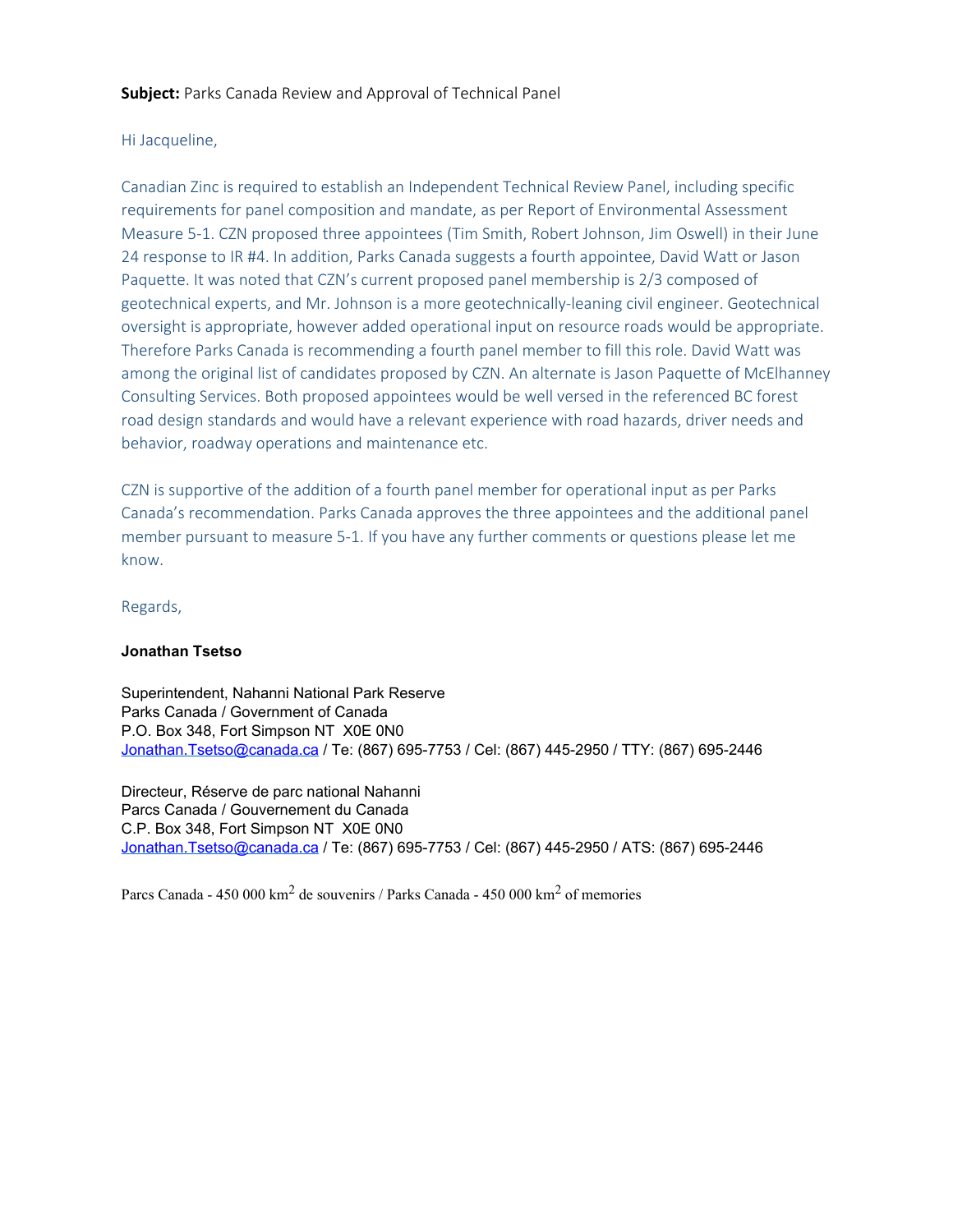# JASON PAQUETTE **ASCT.** CALGARY ENERGY RESOURCE SECTOR LEAD

#### EXPERTISE

Project Management & Coordinator Energy Resource Access Specialist Transportation Infrastructure Functional & Detail Design AutoCAD & Softree RoadEng

#### EMPLOYMENT HISTORY

McElhanney – Calgary Energy Resource Sector Lead, since 2016 McElhanney – Nanaimo Branch Project Manager, 6 years. GHD Inc. Newcastle, Australia,

Transport Infrastructure Group, Major Projects Technologist, 4 years. McElhanney – Smithers & Prince

George, 10 yrs.

DR Estey Engineering Ltd., Drafting Technician, 5 years.

### EDUCATION

Design Technology Diploma, College of New Caledonia, 1990.

### PROFESSIONAL AFFILIATIONS

Applied Science Technologists & Technicians of British Columbia (ASTTBC). Membership No. 10821

### AWARDS

Highway 16, Thompson Creek Multiplate Deputy Minister's Consulting Engineers Award Design and Contract Preparation - Finalist 2005

Published Road Runner Winter 2004/05

TransCanada Pipelines Custom GIS Streamlines Real-time Data for GCL Access Project Award for Engineering Excellence - Award of Merit 2015

Murder Creek Instream Works to Improve Fish Spawning & Rearing Habitat, Featured in BC Watershed Restoration Technical Bulletin

### EXPERIENCE

Jason has over 29 years of experience implementing access management controls to major infrastructure projects. He is well versed in road access for a wide range of civil engineering projects including public highways, local connector roads, solar & wind farm access, mine development, pipeline grading, pipeline access, power transmission line access, forest sector infrastructure, construction camps, and multi use trails. His expertise includes managing large projects that require liaison with provincial authorities, parks, municipalities, First Nations, railway crossings, and other third-party crossings.

**McElhanney** 

### RELEVANT PROJECTS

**Coastal GasLink (CGL) Limited Pipeline Project, Access Road and Bridges**  Comprehensive assessment of routes and detailed designs for construction access to approximately 650km of pipeline from Dawson Creek to Kitimat crossing two mountain ranges. Approximately 2,000km of road upgrades and 220 bridge crossings were assessed and detailed engineering documents prepared. The project included 100km of new road and 60 bridge designs. Specific engineering services included construction drawings, cost estimates, schedules, traffic impact studies, and permit coordination.

**Coastal GasLink (CGL), Construction Camp Civil Engineering for Civeo** 

Services included general civil engineering for six construction camps along the CGL pipeline project. Worked with Civeo's engineering staff providing field assessments, site grading, optimizing of camp layouts, construction costs estimates, identify environmental risks, and providing geotechnical recommendations needed for further detailed investigations.

### **Boundary Lake Pipeline Camp, Design & Construction Support**

Provided civil engineering support to Civeo Canada Inc for a 600-man temporary construction camp north of Ft St John as part of the TransCanada Northwest Mainline Loop Boundary Lake pipeline. Worked directly with Civeo's engineering staff providing a field assessment, re-grading of the site, optimizing the camp layout, a construction cost estimate, civil contractor tendering scope of work, geotechnical support and materials testing, simple grade staking, and construction engineering support.

six construction camps along the CGL pipeline project. Worked with Civeo's engineering staff providing field assessments, site grading, optimizing of camp layouts, construction costs estimates, identify environmental risks, and providing geotechnical recommendations needed for further detailed investigations.

**Prince Rupert Gas Transmission Pipeline Project, Access Road and Bridges**  Construction access planning and detailed engineering for approximately 900 kms of pipeline between Ft St John and Prince Rupert traversing mountainous terrain and the Pacific Ocean shoreline. Engineering services included 2,500kms of road and bridge assessments, detailed designs, permit coordination, and pipeline earthworks grading.

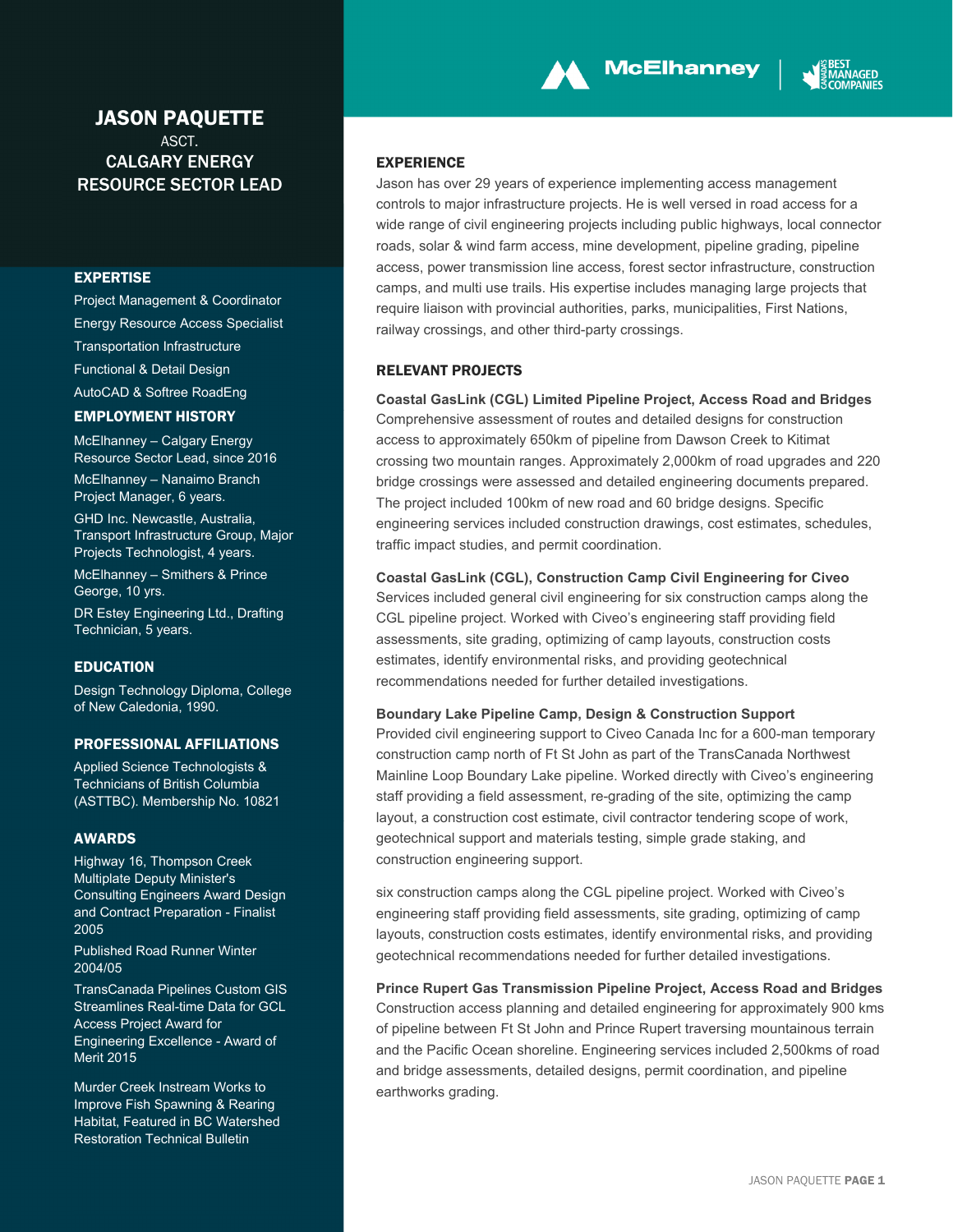

### **Brooks Solar Array Development**

Working for Borea Construction our team provided Survey, Site Grading, Detailed Civil Engineering, and ongoing construction support for GTE solar who secured 90 acres of industrial zoned land near Brooks, AB. located immediately east of the Trans-Canada Hwy to develop a 17 MW photovoltaic solar power plant. The project includes 800 meters of service roads, 300 m long wellsite access road, site grading (35,000 m3), sediment and erosion controls, hydraulic flood modelling, and geotechnical engineering.

#### **Pipeline Highway Traffic Impact Studies & Permits, Northern BC**

Completed traffic studies in support of 150+ highway access permit applications for submission to MoTI for 4 separate LNG pipeline projects CGL, PRGT, NMML, & Towerbirch. These include private access to the pipeline corridor, pipeline crossings of public roads, and public intersection on access routes.

#### **Encana Sunrise Wellsite Access Road**

Engineered 1 km long wellsite access road for Encana's Sunrise Well development on dedicated road right-of-way in Township 80 approximately 30 kms north of Dawson Creek including a new access intersection onto Hwy 97 the Alaska Highway. The project included a traffic impact study, intersection design to MoTI standards, detailed road design, and two live stalk underpasses.

#### **Parks Canada Barrier Warrants, Signage, Pavement Marking Safety Reviews**

Network level review in the Western and Northern National Parks, spanning over 1,300 km of roadways. The assessments were used to identify non-conforming assets that need to be corrected to improve public safety. The project utilized a GIS web based system allowing for efficiencies in assessment management. The work was combined with pavement condition assessments that included visual pavement condition assessments.

#### **Jasper National Park Bike Path Initial Route Assessment**

Route assessment and concept planning of 105 kms of bike & pedestrian trails between Jasper and the Columbia Icefield Discovery Centre located along Highway 93 Icefield Parkway within the Jasper National Park. The scope of engineering serviced included an initial field assessment, general routing options, high level planning of construction considerations, and considerations to minimize environmental impacts while maintaining an acceptable user experience. Access Planning drawings of project included information for planning such as typical sections, crossing structure types, optional route locations, key areas of concerns, and pinch points that would require special consideration.

### **Huu-Ay-Aht First Nation Anacla to Bamfield Pedestrian & Bike Trail**

Engineering of 4.3 km long multi-use trail adjacent to the MOTI owned Bamfield Road connecting Anacla to the town of Bamfield. Provided survey, route selection, liaison between Huu-Ay-Aht and approving agency, detailed engineering, and planning. The trail is located partly within the MOTI right-of-way, on First Nations land, and a community woodlot. It includes elevated boardwalks through low lying riparian zones, a fish-bearing bridge crossing, and an at-grade crossing of the main road into Bamfield owned by MOTI. The trail will ultimately connect the town of Bamfield to the iconic West Coast Trail to Victoria.

### **Cape Scott Wind Farm Transportation Management Plan**

Produced a transportation management plan and evaluation of oversized vehicles to transport wind turbine components and to determine if loads could safely reach the destination from Duke Point, Nanaimo to Cape Scott, BC. Plans included AutoTurn tracking analysis for inclusion in the overall transportation management plan.

#### **Capital Regional District Rail Trail**

Engineering of new 4m pedestrian trail within the E & N Railway corridor for the CRD between Maplebank and Hallowell roads in Victoria BC on Vancouver Island. Liaison required with Esquimalt Nation, Town of View Royal, INAC, and MOTI to finalize routing and construction details adjacent to Admirals Road, Esquimalt IR, and existing railway. Engineering included 4m high retaining wall.

#### **Old Island Highway Road Upgrade**

1.5km of road improvements from Helmcken Road to Shoreline Drive for the Town of View Royal, BC. Design / drafting of storm sewer, signage, line marking, and underground utilities civil coordination design (BC Hydro, TELUS, and Shaw).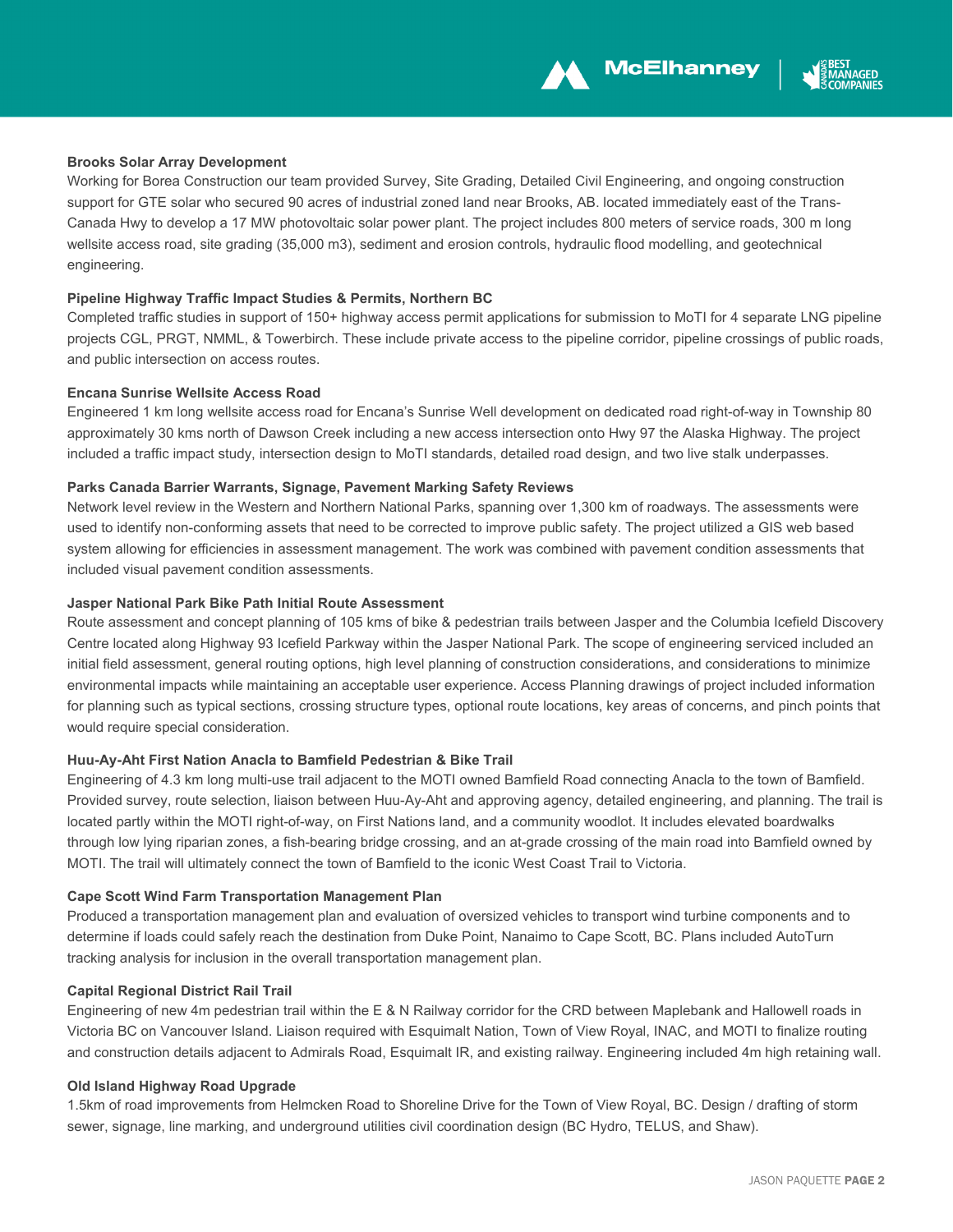



### **Andrew Zinc, Overland Resources, Yukon**

82km of mine access road. Detailed design for costing included construction across permafrost and mountainous terrain and 13 bridge crossings (including 67m & 83m spans).

#### **Husky Energy, Detailed Route Study**

Provided a detailed route study and evaluation of oversized wind turbine modules to determine if they could be safely transported from Vancouver to Edmonton. Plans included AutoTurn tracking analysis for inclusion in the overall transportation management plan.

#### **Road and Drainage Design for Seabridge Mine Project**

Provided road design for approximately 70km of mine access and service roads with water diversion channels using RoadEng. Similar to pipeline access in BC some of the project challenges include extreme mountainous terrain with significant geotechnical, environmental, and geometric constraints.

#### **Oil & Gas Roads for Saguaro Resources Ltd. and Canadian National**

RoadEng design of 6km long 8m wide gravel surface road connecting Tommy Lakes Road to Laprise Creek Road for Saguaro Resources Ltd. Hanlan and Marsh road provided 3.5km of 6m wide gravel surface wellsite access for Canadian Natural. 10km of Upper 103 Road near Wonowon was designed for upgrading to a 7m wide travelling surface for ConocoPhillips. Engineering included overland construction techniques and identifying stockpile locations to achieve topsoil salvage requirements.

#### **Graymont Pavilion Mine Haul Road, Kamloops**

Access engineering for a 10m wide 3.2km ore haul road up the active pit face to be constructed as part of mining operations. Extremely challenging terrain required 5 switch-backs and runaway lanes. Concept to construct road on active pit face and mine remaining ore deposit from top down removing road prism with mining operations. Solutions included 8 configurations for optimizing.

#### **Road Design for Chieftain Metals Inc. Mine Project**

65kms of mine haul road engineering in difficult terrain included 3D modelling in RoadEng, mass haul diagrams, constructability inclusion of geotechnical and terrain stability, bridge crossings, and drainage design. Services included tender documents and value engineering analysis that resulted in approximately 30% construction saving.

#### **Galore Mine Road Access Study, NovaGold Resources Inc.**

Feasibility study, route selection, and preliminary road designs. 150km of resource haul road in northwestern Canada and required coordination with the owner stakeholders and approving agencies such as the BC FLNRO and the BC MoTI.

#### **Ootsa Connector Road Relocation**

4km mainline resource road relocation, including two intersections, drainage structures, and heavy load cattle guard. Services provided include project survey, concept designs, construction design, and documentation to MoTI standards, supervision, and contract volumes.

### **Interior to Lower Mainland Powerline transmission**

Provided access planning support, route selection, and detailed designs for construction accesses. Worked with contractors to provide low cost solutions for access in mountainous terrain with 20% grades and multiple switch-backs, full bench rock cuts, close proximity to parks, and access points to public road and highways.

#### **Admirals Road Upgrade, Hallowell to Maplebank for MoTI in Esquimalt**

700m road improvements, including three intersection upgrades, additional lanes, and raised median. Provided project management and detailed design for cost estimate and land acquisition planning to the MoTI standards and approvals.

#### **See'Nu'Pin & Kosapsum Road Extensions**

Road option planning and detailed engineering of new access to the Esquimalt Indian Reserve to Admirals Road, 250m of new road across the E & N Railway allowing for the closure of Thomas Road. Services include approvals with MoTI, INAC, and the Island Corridor Foundation.